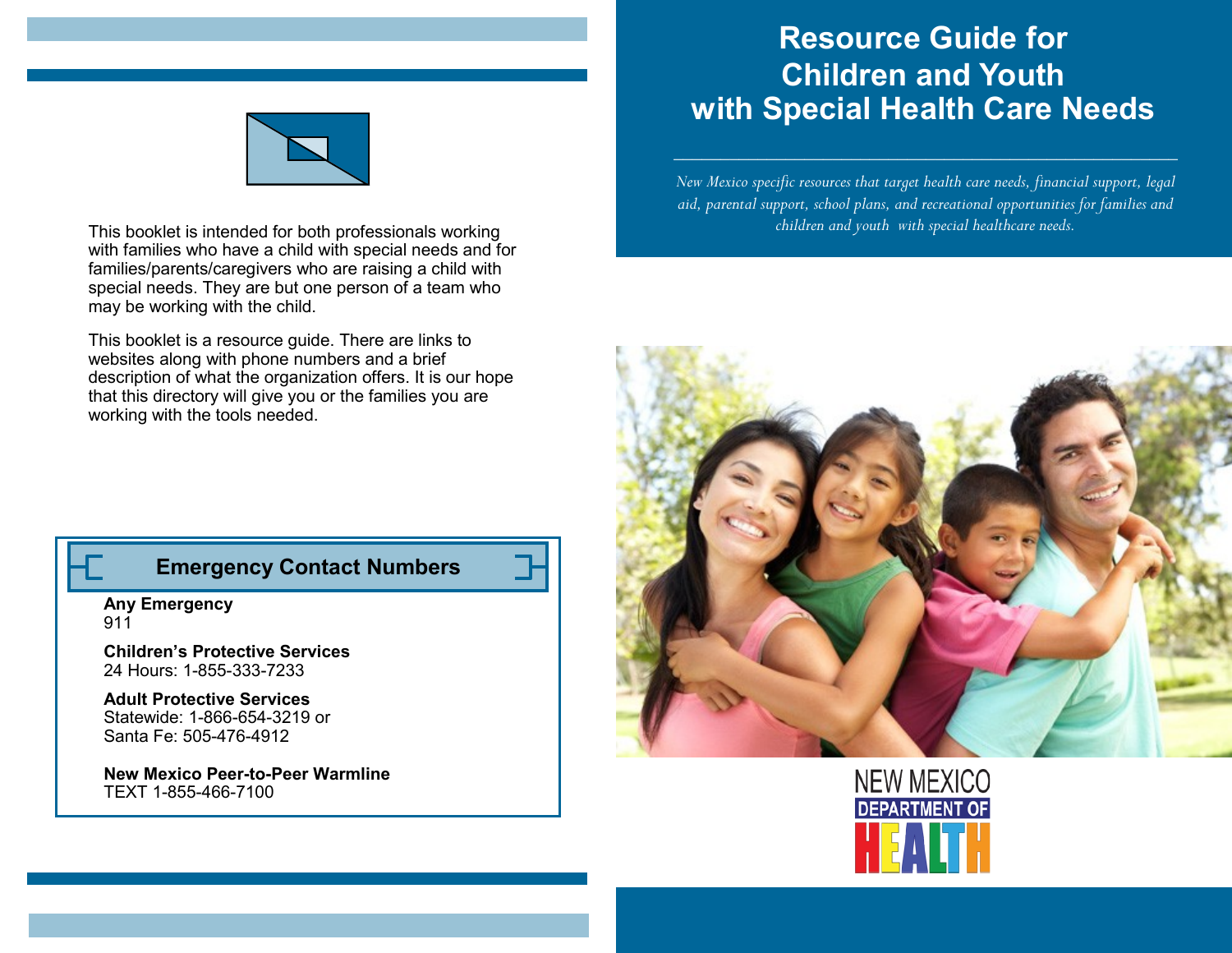## **General Resources**

#### • **Carrie Tingley Hospital (CTH)**

The Carrie Tingley Hospital is a specialized hospital in Albuquerque that caters to children born with birth defects. The hospital offers a variety of multi-disciplinary clinics. Children ages 0 through 21 years are eligible for services at the hospital. More information can be found online at: https://hsc.unm.edu/health/locations/carrie-tingley-hospital.html

#### • **Children's Medical Services (CMS)**

Children's Medical Services is a program under the New Mexico Department of Health-Public Health Division. CMS social workers assist clients to coordinate health, medical and other community resources as they develop and meet child and family goals. Families participate as partners in decision-making regarding their children's medical care and other services. CMS sponsors community-based clinics throughout the state. It is recommended that as soon as a parent receives a birth defect diagnosis, they contact CMS for referral to services by calling: 1-877-890-4692 or by going online nmhealth.org/about/phd/fhb/cms

#### • **UNMH Center for Development and Disability (CDD) Information Network**

The CDD offers over 50 different services including an Autism Spectrum Evaluation Clinic and a Neurocognitive Assessment Clinic (FASD). Contact the Information Network to be directed to the appropriate resource at 505-272-8549 or go online to www.cdd.unm.edu/infonet

#### • **Share New Mexico**

Share New Mexico is an online, state-wide comprehensive resource directory. This directory helps to find needed resources (such as behavioral and physical health care resources) in a certain area quickly and easily. More information can be found online at https://sharenm.org/

#### • **Care Coordination**

Care Coordination Services can be obtained through your medical insurance company. This service assists with getting insurance authorizations for services, along with finding a provider as well. The best number to call is the Customer Service Number on your insurance card.

• **New Mexico Technology Assistance Program (NMTAP)** NMTAP offers free services to New Mexicans with disabilities to help them get the assistive technology (AT) services they need. NMTAP

#### • **State of New Mexico Behavioral Health Services**

This organization provides an online service directory for all programs and services in New Mexico that offer behavioral health information. More information can be found by calling 1-855-662-7474 or by going online http://newmexico.networkofcare.org/mh/

#### • **UNMH Neuropsychology**

UNMH Neuropsychology center provides comprehensive outpatient and inpatient neuropsychological evaluation and consultation services for children (3yrs. +), adolescents and adults. The goal is to provide personalized evaluations in a timely manner to affect positive outcomes for patients and their families. More information can be obtained by calling 505-272-8833 or by going online https://hsc.unm.edu/health/patientcare/neuropsychology/

#### • **Neuropsychological Services of New Mexico**

Neuropsychological Services of New Mexico provides learning and behavioral evaluations for children (3yrs. +) and adolescents. More information can be found online at www.neuropsychnewmexico.com/ or by calling 505-404-9395.

#### • **Sandia Neuropsychology**

An adolescent neuropsychological evaluation assists in better understanding your child's functioning in areas such as memory, attention, perception, coordination, language, and personality. This information will help you and your child's teacher, therapists, and physician provide treatments and interventions for your child that will meet his or her unique needs. Adolescent neuropsychological evaluations are appropriate for ages 15 and up. More information can be found by calling 505-270-4242 or by going online http://sandianeuropsychology.com/

#### • **Presbyterian Child and Adolescent Behavioral Health**

The child and adolescent behavioral health specialists provide evaluations, amongst other services, to provide for you and your family. More information can be obtained by calling 505-291-5300 or by going online to https://www.phs.org/doctors-services/services-centers/behavioralhealth/behavioral-health/Pages/child-adolescent-kaseman-ct.aspx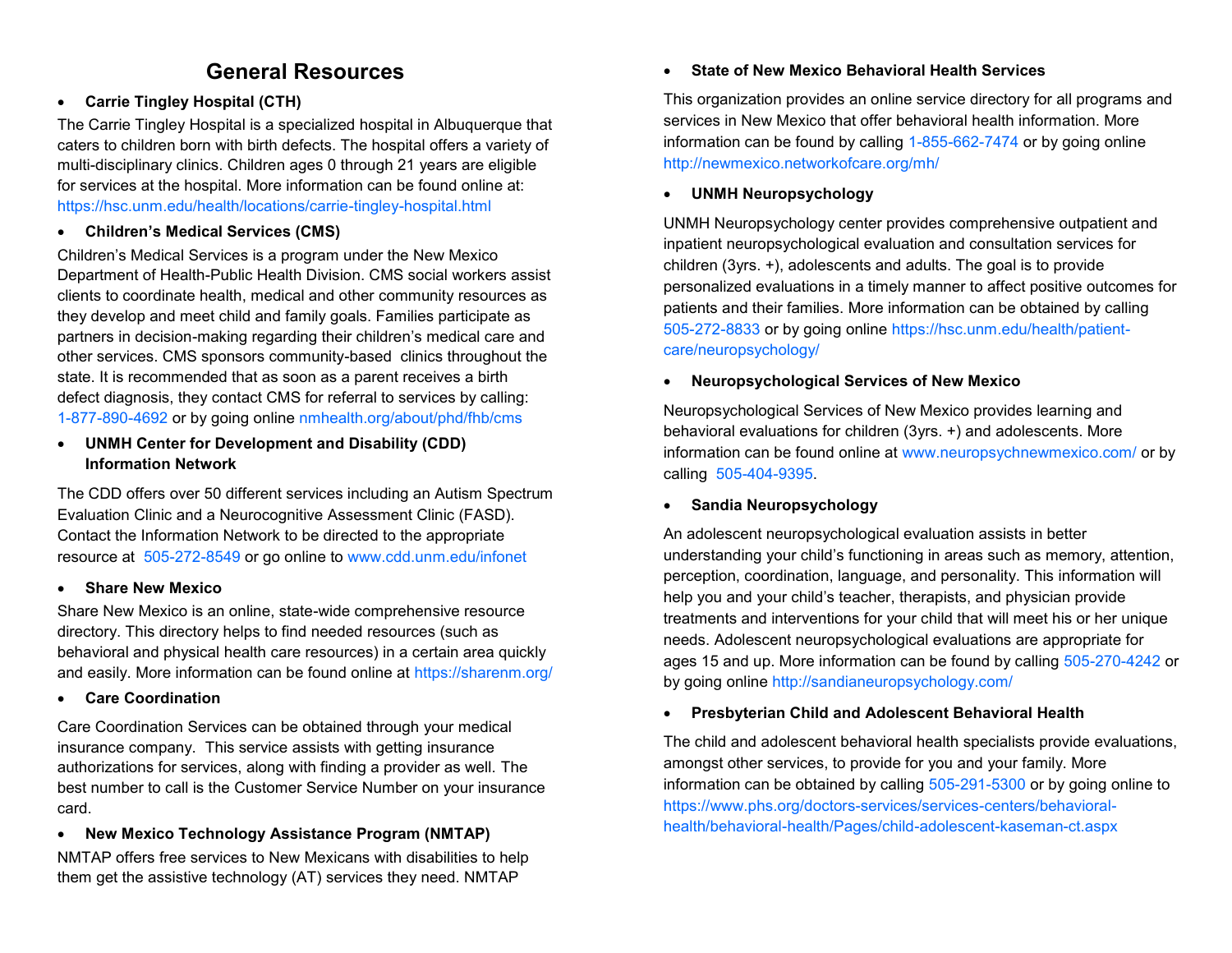#### • **Disabled Sports USA**

Disabled Sports USA is a non-profit organization. They provide opportunities for disabled individuals to develop independence, confidence, and strength through participation in sports. Additional information: http://www.disabledsportsusa.com

#### • **Adaptive Sports Program New Mexico**

The Adaptive Sports Program offers a wide variety of adaptive sports year round to children and adults ages 6 years and older with disabilities. They offer scholarships to families unable to financially afford an event. Visit www.adaptivesportsprogram.org/ for more information.

#### • **Carrie Tingley Hospital Foundation**

The CTH Foundation offers week-long camps dedicated to children and teens with physical disabilities. For more information, go online http://www.carrietingleyhospitalfoundation. org/programs/campadventure/ or call 505-243-6626

## **Behavioral and Physical Health Care Needs**

Throughout life, your child will require a variety of physicians and specialists. Below are listed general categories for the needed doctors throughout life:

- Pediatric Primary Care Physician
- Pediatric Specialist Team
- Pediatric Dentist
- Adult Primary Care Physician
- Adult Specialist Team
- Adult Dentist
- Women's Health Physician

You can check Sharenm.org for help with finding new doctors or dentists as needed.

## • **Behavioral Health and Addiction Treatment Services Locator**

If any behavioral health or addiction treatment services are needed, you can find a facility by calling 1-800-662-4357 or going online to www.findtreatment.samhsa.gov/

provides financial loans to obtain AT and training on how to use AT. More information can be found online at www.tap.gcd.state.nm.us/

## **Financial Resources**

## • **United Healthcare Children's Foundation (UHCF)**

UHCF is an organization that aims to improve the lives of children by helping families gain access to the care they need through medical grants. To check your eligibility for a grant or to learn more, call 1-855-698-4223 or go online to www.uhccf.org/

#### • **Medicaid/CHIP**

If parents are unable to afford health insurance, they may qualify for Medicaid or CHIP. These programs are offered and funded through the state of New Mexico. Apply for Medicaid and CHIP online: http://www.hsd.state.nm.us/LookingForAssistance/apply-forbenefits.aspx or by Phone: 1-800-318-2596

#### • **Supplemental Security Income (SSI)**

SSI is a program that provides financial aid in the form of monthly payments. To be qualified for this program, the recipient must be an adult or child who has both a disability and financial need. Please check the Social Security Blue Book for children to assure that the child has a qualifying diagnosis (for example mild spina bifida may not qualify). Financial need is defined as a limited income and resources. You can learn more about SSI or apply by going online:

www.ssa.gov/ssi secure.ssa.gov or by calling: 1-800-772-1213

#### • **Social Security Disability Insurance (SSDI)**

This program is for adults between the ages of 18 and 65 years who are now disabled and unable to work. Eligibility requires that they have worked for a certain amount of time and paid Social Security taxes. For more information go online: www.ssa.gov/disability/ or call:1-800-772-1213 or 202-452-8097

#### • **Developmental Disabilities Supports Division (DDSD)**

The New Mexico Department of Health DDSD oversees the waiver programs. Due to the financial need in NM, it can take years to get on a waiver. More information regarding specific programs and services can be found online: https://nmhealth.org/about/ddsd/ or you can call 505-841-5552

#### • **MI VIA Self-Directed Waiver**

Mi Via, which means "my path", "my way" or "my road", is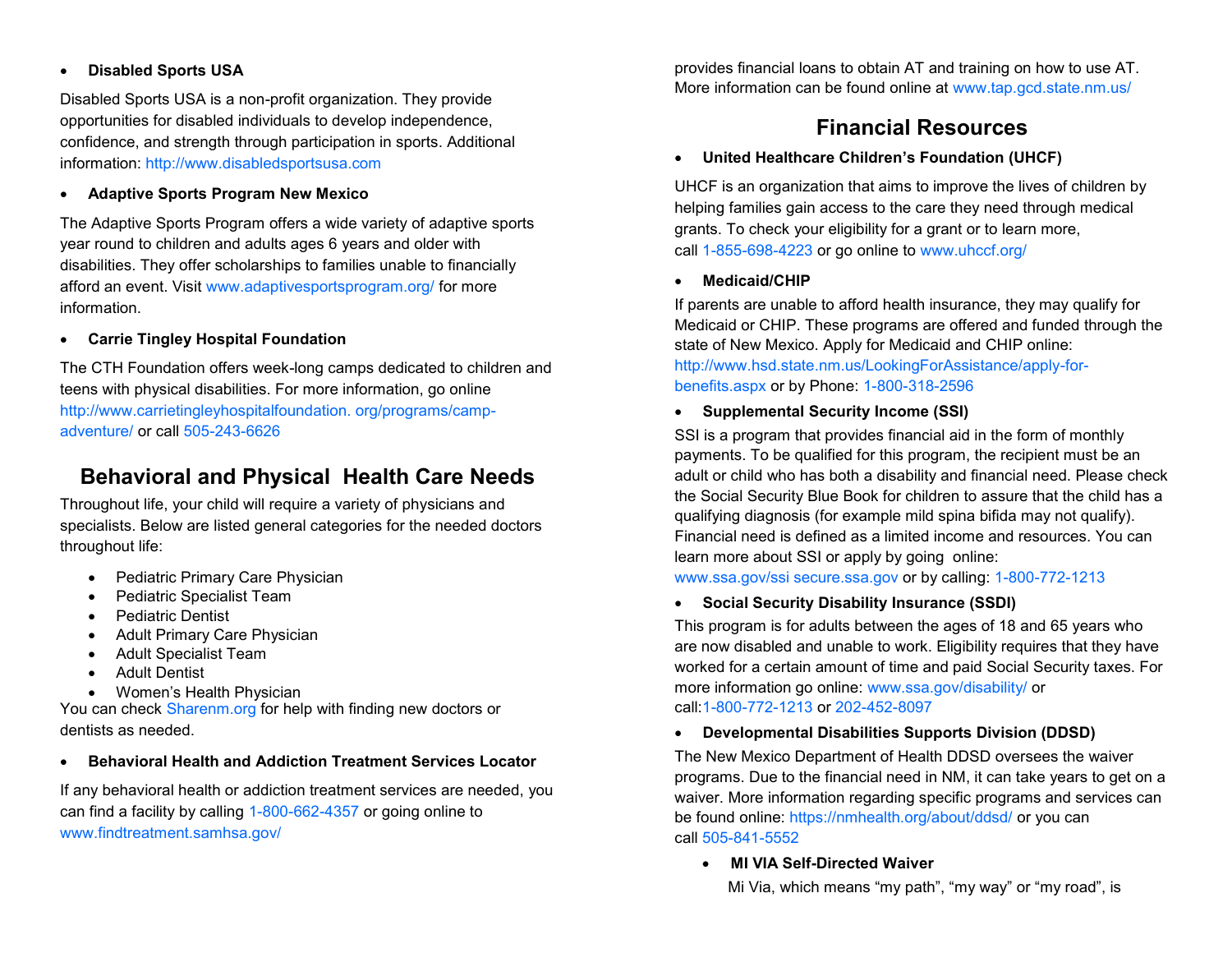designed to assist individuals with disabilities in managing their own services and supports to live their best lives. This program is a person-centered, community-oriented approach to deliver services and supports that assist eligible children and adults with Intellectual and Developmental Disabilities (IDD) or Medically Fragile conditions to participate as active members of their communities. For more information or to apply, go to: https://nmhealth.org/about/ddsd/pgsv/sdw/

#### • **Centennial Care Waiver (CCW) for Community Benefit (Old Colts or D and E Waiver)**

The community based waiver is for families with a child that has significant needs and do not qualify for Medicaid due to making too much. This waiver is intended to fill the gap between Medicaid restrictions and family income. To apply call Aging and Long Term Services and complete an assessment: TTY: 505-476-4937 or 1-800-432-2080, option #2

#### **Developmental Disabilities Waiver**

 The developmental disabilities waiver program provides services and supports to assist eligible children and adults with intellectual and developmental disabilities in participating as active members in their communities. To qualify, the child needs to show significant delay in 3 areas of life skills. Services include case management, living care arrangements, community supports and employment, and professional services. More information can be found online: https://nmhealth.org/about/ddsd/pgsv/ddw/

#### • **Medically Fragile Waiver**

The medically fragile waiver program is specific to individuals who have been determined to have both a medically fragile condition and a developmental disability, with the goal being that they may continue to live in their homes. This program provides case management, private duty nursing, home health aids, comprehensive therapy, counseling, and specialized medical equipment. More information can be found by going online: https://nmhealth.org/about/ddsd/ pgsv/mfw/ or calling: 1-877-696-1472 or by emailing: Santafemailbox.ddsd@state.nm.us

• **Women, Infants, and Children (WIC)**

WIC, a program under the New Mexico Department of Health-Public

intervention services are provided through a network of early intervention provider agencies across New Mexico. Go online to: https://nmhealth.org/about/ddsd/pgsv/fit/ or call 1-877-696-1472

#### • **Early Childhood Evaluation Program (ECEP)**

The ECEP provides developmental evaluations for children ages 0 to three years who live in New Mexico. This is the first step to getting your child the developmental help that he or she needs. To learn more about the ECEP, go online to http://cdd.unm.edu/ecep/index.html or call: 505-272-9846

#### • **Individualized Education Program (IEP)**

An IEP, or individualized education plan, helps children develop skills at school. An IEP is a legal document that lets the school know what kinds of support will be needed by a child during the school day. The document is created by parents and school personnel. Any child who is enrolled in special education classes will have an IEP. For more information about an IEP or how to develop an IEP, review the following resource online: https://www.understood.org/en/school-learning/specialservices/504-plan/the-difference-between-ieps-and-504-plans or contact your local school division

#### • **504 Plan**

Students in school settings fall under the protection of the Rehabilitation Act of 1973—Section 504. This law protects disabled students from discrimination at school. This covers all school programs and activities in any school that receives federal funding. This plan is only offered to disabled students who are not already part of an IEP. More information can be found online: https://www.understood.org/en/schoollearning/special-services/504-plan/the-difference-between-ieps-and-504-plans or by contacting your local school division

## **Recreational Resources**

#### • **New Mexico Special Olympics**

New Mexico Special Olympics is a non-profit organization. They offer year-round sports training and competition in a variety of Olympic-type sports. To be eligible, you must be 8 years or older and have physical or intellectual disabilities. More information can be found online: https://sonm.org/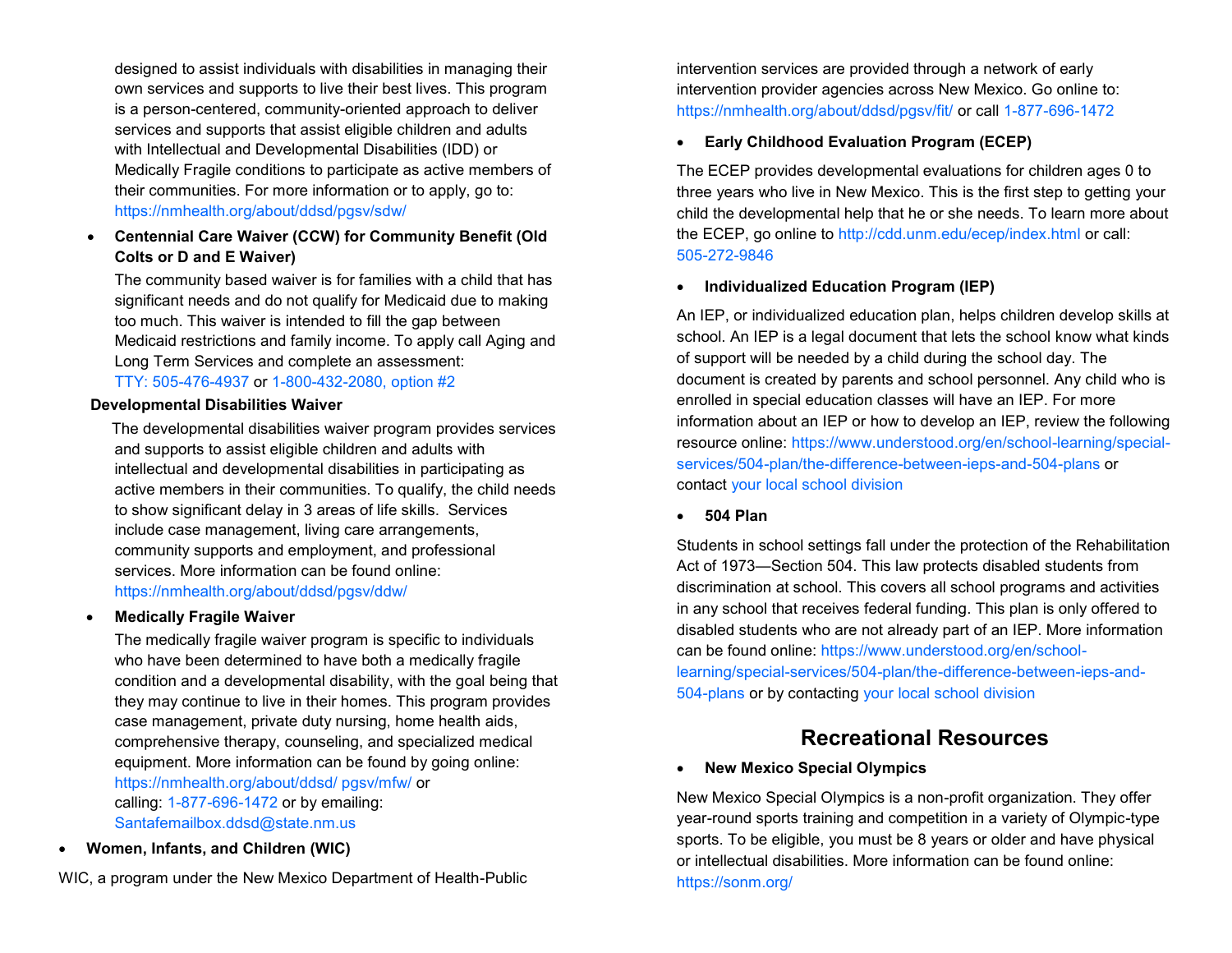parents, caregivers, educators, and other professionals to promote healthy, positive and caring experiences for families and children. More information can be found online: http://parentsreachingout.org/ or by calling: 505-247-0192 or 1-800-524-5176

• **Education for Parents of Indian Children with Special Needs (EPICS)**

EPICS is a community parent resource center that focuses on providing free learning opportunities to families who have Native American children with disabilities or developmental delays in New Mexico. They additionally provide ongoing advocacy support and parent-to-parent connections. More information and resources can be found online: http://www.epicsnm.org/ or by calling:505-767-6630 or 1-888-499-2070

#### • **Pull Together**

Pull Together is an organization that enlists parents, families, community members, and young people in the fight to make sure their children are safe, cared for, and ready to succeed. To find resources that are available in your county go online: https://pulltogether.org/ or by calling: 1-800-691-9067

#### • **Got Transition**

Got Transition is a resource for individuals and their families who are transitioning from adolescence into adulthood. This organization provides resources regarding how to transition and transfer health care from childhood into adulthood. This organization acts as a resource for adolescents and young adults to achieve independence. More information can be found online: www.gottransition.org or by calling: 202-223-1500 or by emailing: info@gottransition.org

#### • **Lexiam Heart Foundation**

Lexiam Heart Foundation provides support to children and families in New Mexico affected by congenital heart defects. Support comes in the form of parent-to-parent support groups and financial support. More information can be found online: http://lexiamheartfoundation.org/

# **Developmental and Educational Resources**

## • **Early Intervention (EI)**

The New Mexico Department of Health-Developmental Disabilities Support Division's Family Infant Toddler (FIT) program provides a statewide system of early intervention in accordance with the Individuals with Disabilities Education Act (IDEA) Part C. Early

Health Division, is a food program for women, infants, and children. WIC may help provide certain nutritious foods or needs to qualifying individuals and families. To qualify, the mother must be pregnant, breastfeeding, or have a child under 5 years of age. You can learn more about WIC or contact your local WIC coordinator online: http://archive.nmwic.org/ or call 1-866-867-3124

## • **First Hand Foundation**

First Hand is dedicated to impacting the health of children, their families and communities through reactive and preventative initiatives. To fulfill that mission, they provide funding for individual children with healthrelated needs when insurance and other financial resources have been exhausted. More information can be found online at www.firsthandfoundation.org/ or calling 816-201-1569

# **Legal Resources**

## • **Native American Rights Fund (NARF)**

NARF is a non-profit organization that provides legal assistance to American Indian individuals nationwide who might go without adequate representation otherwise. More information can be found online at https://www.narf.org/ or by calling 303-447-8760

## • **Southwest Indian Law Clinic (SILC)**

The SILC provides student attorneys to represent American Indian clients in state, federal, and tribal courts and in governmental agency hearings. More information can be found by calling 505-277-5265 or going online at http://lawschool.unm.edu/indian/indian-clinic.html

## • **Native American Disabilities Law Center**

Provides advocacy, referral information, and educational resources to all American Indian individuals with a disability living anywhere in the Four Corners area. More information can be found online at: https://www.nativedisabilitylaw.org/ or by calling 1-800-862-7271

## • **Guardianship**

Guardianship is a legal arrangement in which a person or persons are legally authorized to make decisions for another adult person. This role includes decisions about basic needs such as food, clothing, shelter, medical care, and financial management. Depending on the abilities of